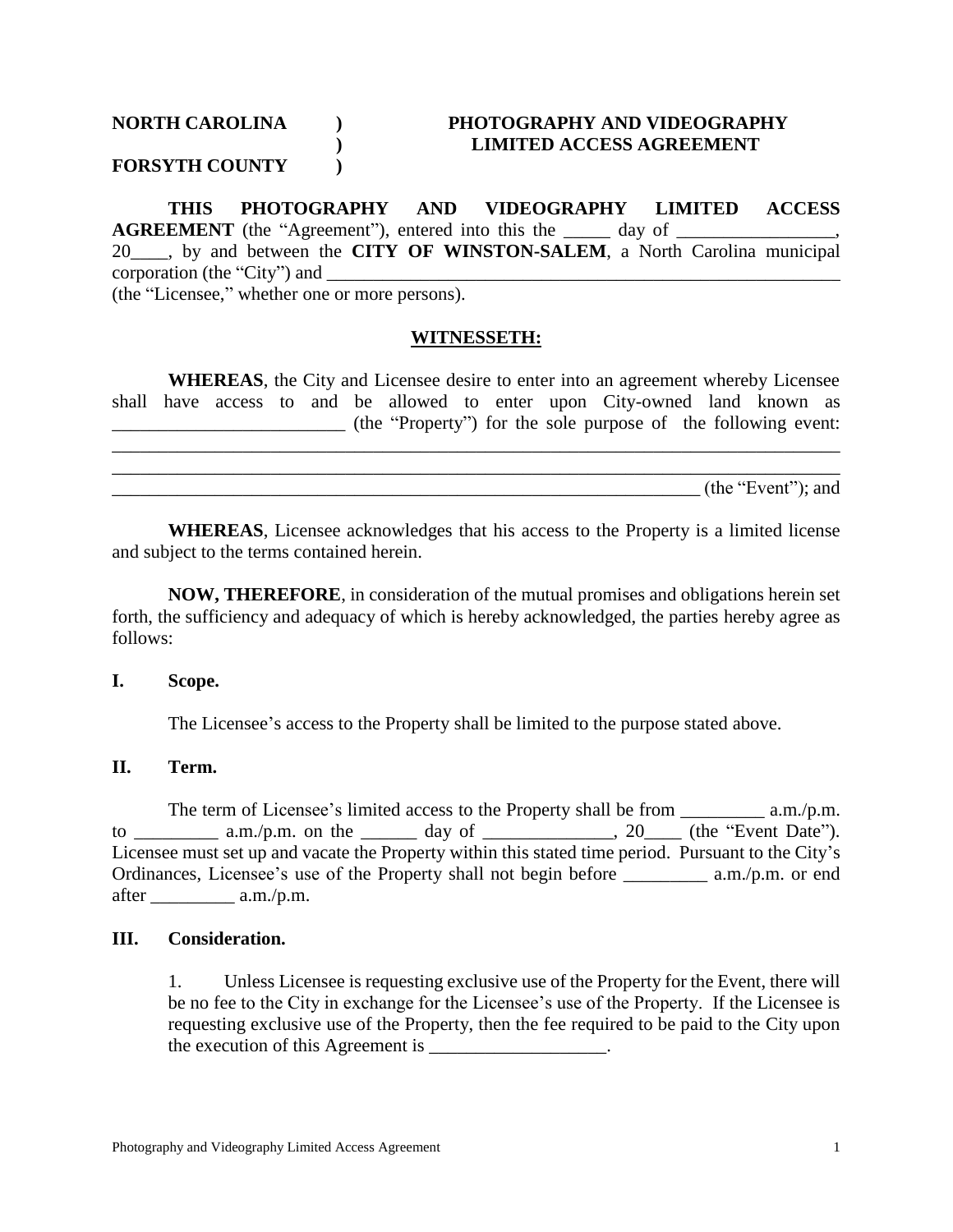2. The certificate of liability insurance and any other required forms or permits are due at least thirty (30) days prior to the Event. If the reservation for the Property is made less than thirty (30) days prior to the Event, any required fees and paperwork are due immediately.

## **IV. Independent Licensee.**

The Licensee, its agents, assigns, employees and guests shall not be considered employees, agents, or representatives of the City and shall not be entitled to employee benefits of any kind, including but not limited to unemployment, workers' compensation or retirement benefits. The Licensee further understands and agrees that he is responsible for the payment of his agents, contractors and employees.

### **V. Indemnity.**

To the extent permitted by law, the Licensee shall indemnify, defend and hold the City, its agents and employees harmless from and against any and all liabilities, penalties, fines, forfeitures, demands, claims, causes of action, suits, costs and expenses incidental thereto, (including, but not limited to reasonable attorney's fees) of any kind or nature, directly or indirectly caused by, arising out of, or related to the intentional or negligent acts or omissions of the Licensee, his agents, contractors, employees, guests and any third party present at the Property during the Licensee's Event.

### **VI. Insurance.**

1. During the performance of the work under this Agreement, Licensee shall maintain the following insurance:

A. Commercial General Liability Insurance, including but not limited to coverage for all premises and non-premises operations, independent Contractors, broad form property damage coverage, personal injury liability protection including coverage relating to employment of persons, contractual liability protection, and products and completed operations coverage. This insurance shall also provide coverage for explosion, collapse and underground hazards, where required. This insurance shall provide bodily injury and property damage limits of not less than \$1,000,000 for each occurrence, respectively.

B. Automobile Liability Insurance, covering owned, non-owned, and hired vehicles and trailers used in connection with this Event and to be driven upon the Property. In addition, all mobile equipment used by the Licensee in connection with its use of the Property shall be insured under either the Automobile or Commercial General Liability Insurance policies. This insurance shall provide bodily injury and property damages limits of not less than \$1,000,000 combined single limit/aggregate.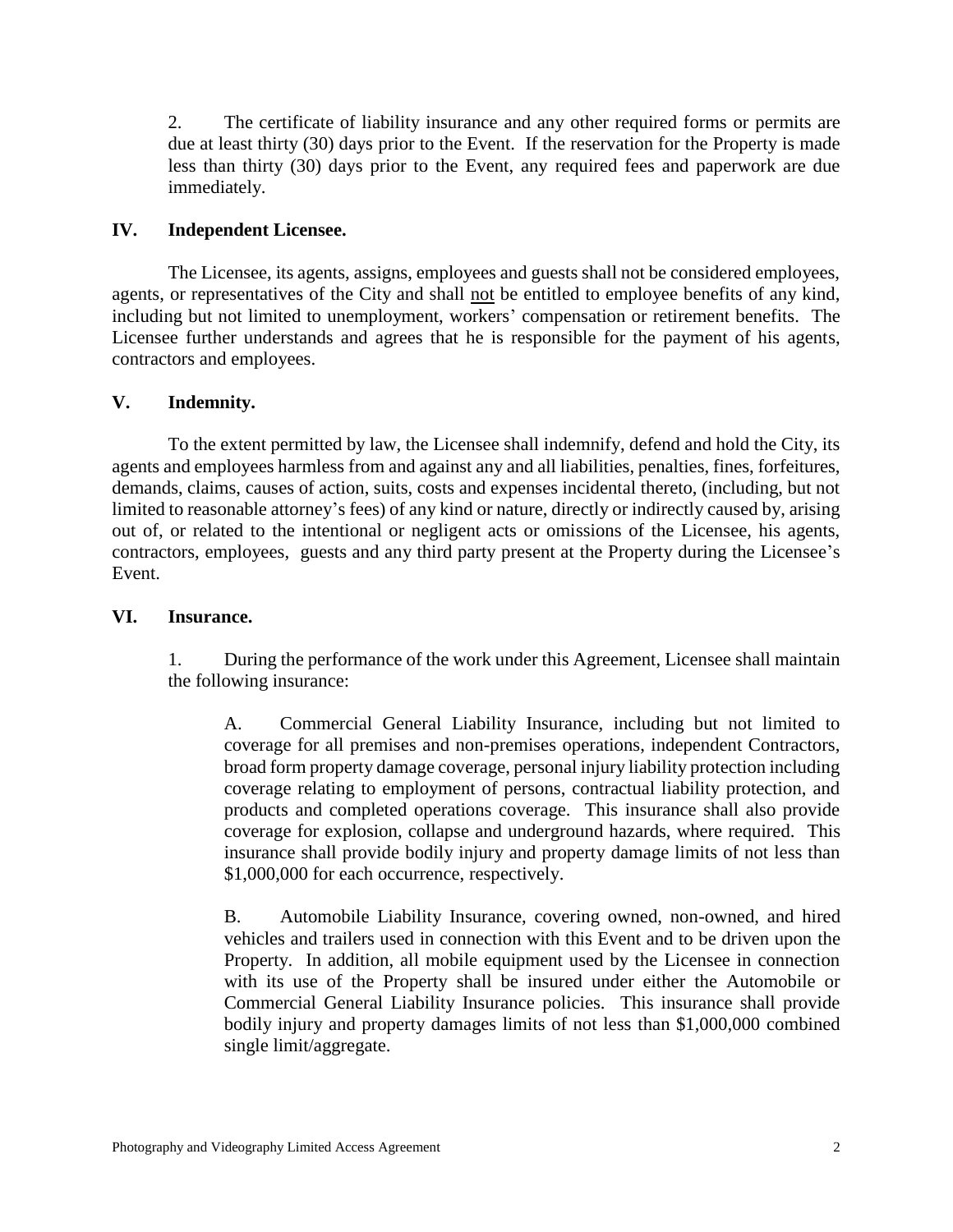C. If applicable, Worker's Compensation Insurance in accordance with statutory requirements and Employer's Liability Insurance with limits of not less than \$100,000 for each occurrence. In case any service is subcontracted, Licensee shall require the Contractor similarly to provide Worker's Compensation OR Employer's Liability Insurance, as appropriate, for all of the Contractor's employees to be engaged in such work. This Agreement shall be void and of no effect unless Licensee shall secure and keep in effect during the term of this Agreement the Licensee's compliance with the provisions of the Worker's Compensation laws of the State of North Carolina.

**2.** Prior to occupying the Property, Licensee shall furnish the City's Risk Administrator, Department of Risk Management, original, signed certificates of insurance for all of the insurance coverages described herein and certified copies of any amendments and/or renewals to the policies which occur thereafter. **The City shall be named as an additional insured in the Automobile and General Liability policies, and it shall be stated on the Insurance Certificate with the provision that this coverage is primary to all other coverage the City may possess.**

3. The insurance coverage described above shall be in full force and effect throughout the Licensee's occupancy of the Property. All **contractors** hired by Licensee shall be required to include the City and Licensee as additional insureds on their respective Automobile, Worker's Compensation and General Liability insurance policies.

## **VII. Termination.**

This Agreement may be terminated by either party as follows:

1. Upon written notice to the other party, for convenience, except that termination by the Licensee within thirty (30) days of the Event Date shall result in the forfeiture of the Licensee's payment. Termination by the Licensee prior to thirty (30) days of the Event Date will result in a full refund of the Licensee's payment.

2. Termination by the City at any time prior to the Event Date shall result in a full refund of any payment by the Licensee made hereunder, if applicable, unless such termination by the City was for cause.

3. Other than the refund of the Licensee's payment, as set out in Subparagraphs 1 and 2 above, Licensee hereby waives any claim whatsoever that it may have against the City resulting directly or indirectly from the City's termination of this License.

### **VIII. Notices.**

Any notice or other communication herein shall be in writing and shall be sent via U.S. mail or a similar service, such as Federal Express. All notices shall be deemed given when deposited, postage prepaid, in the United States mail or to the overnight courier service, addressed as set forth below, or to such other address as any one party shall advise the other in writing: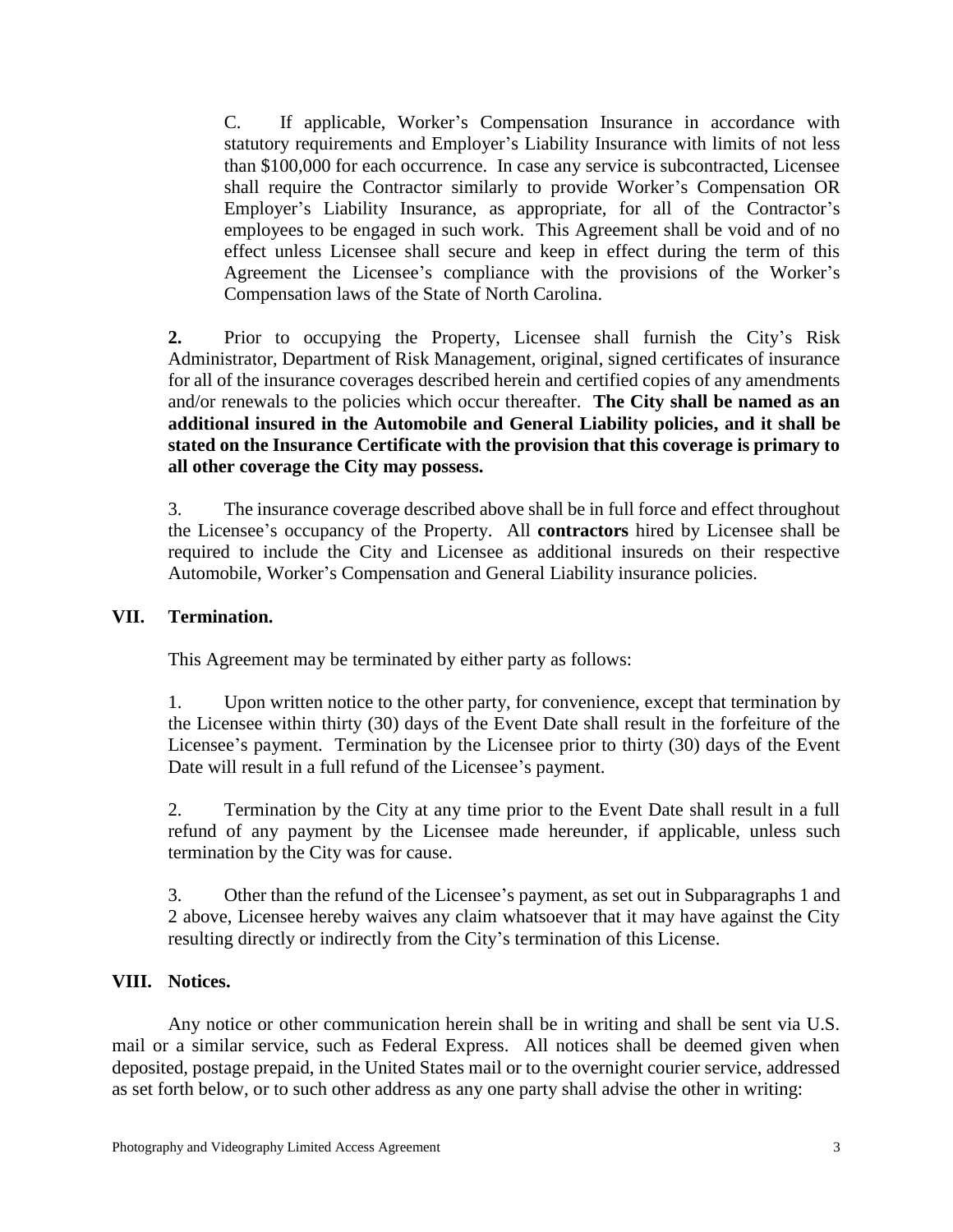| If to the City: |                                 | If to the Licensee: |  |
|-----------------|---------------------------------|---------------------|--|
| Name:           | Felicia Leland                  | Name:               |  |
| Position:       | <b>Administrative Secretary</b> | Position:           |  |
| Address:        | 100 East First Street           | Address:            |  |
|                 | Suite 407                       |                     |  |
|                 | Winston-Salem, NC 27101         |                     |  |

#### **IX. Assignment.**

Except as otherwise provided herein, Licensee may not assign any responsibility described herein without the City's written approval.

#### **X. Governing Law.**

This Agreement shall be governed by and construed in accordance with the laws of the State of North Carolina.

#### **XI. Gender; Singular and Plural.**

As used herein, the neuter gender includes the feminine and masculine, the masculine includes the feminine and neuter, and the feminine includes the masculine and neuter, and each includes a corporation, partnership or other legal entity when the context so requires. The singular number includes the plural, and vice versa, whenever the context so requires.

#### **XII. Severability.**

If any provision of this Agreement is held to be void, invalid, illegal or unenforceable under any law or regulation, such void, invalid, illegal or unenforceable provision shall be deemed stricken, and all remaining provisions shall continue to be valid and binding upon the City and the Licensee.

#### **XIII. Entire Agreement.**

This Agreement represents the entire understanding and agreement between the parties. This Agreement cannot be amended or modified except by another written document duly signed and executed by the City and the Licensee.

#### **XIV. Waiver.**

Failure or delay on the part of the City to exercise any right, remedy, power or privilege hereunder shall not operate as a waiver of any default.

#### **XV. OSHA Compliance.**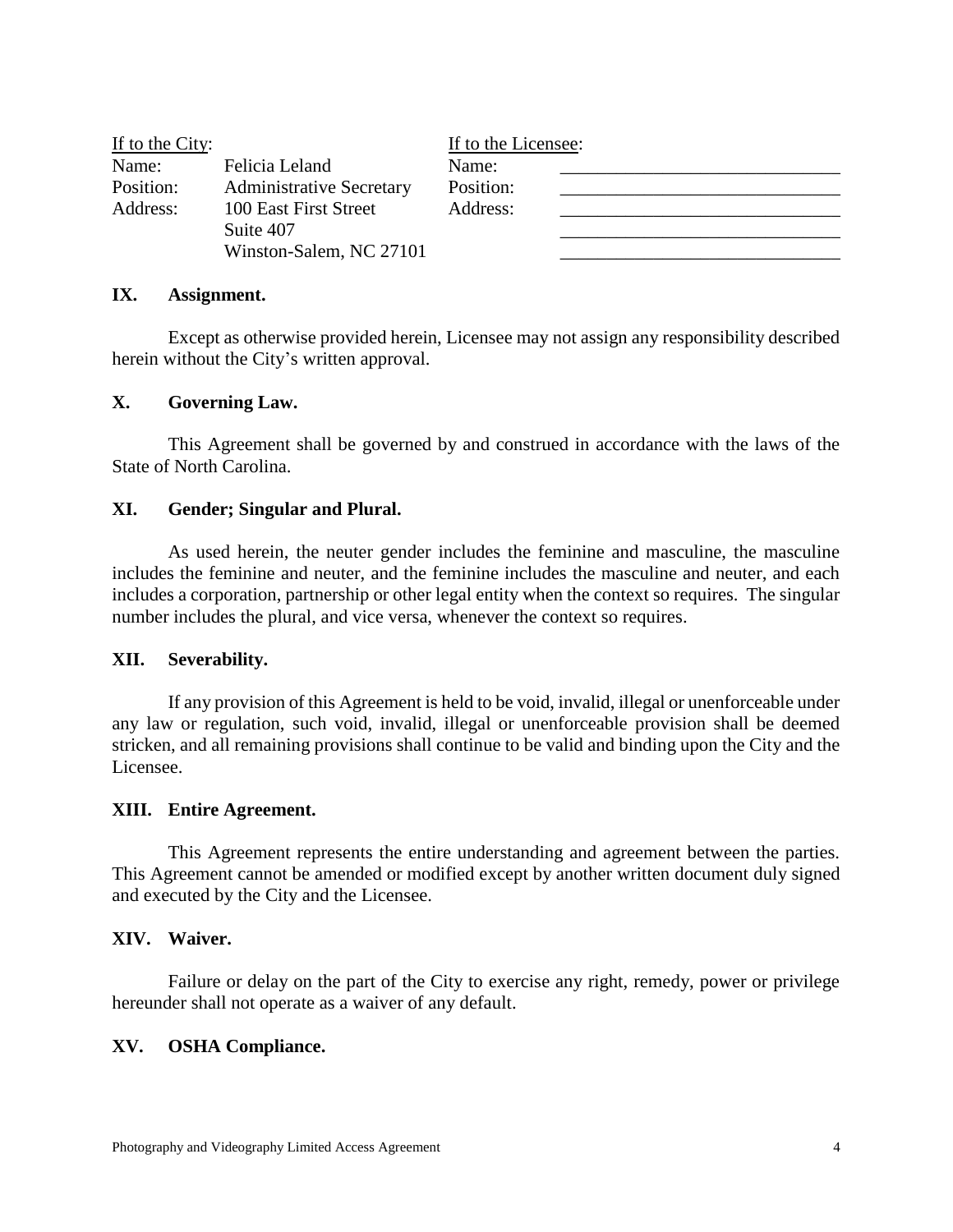The Licensee shall comply with the State of North Carolina Occupational/Safety and Health Act and the Occupational Safety and Health Act of 1970, Public Law 91-956, as it may apply to this Agreement, and shall defend, indemnify and hold the City harmless from and against all claims, suits, damages, costs, losses and expenses (including reasonable attorney's fees) in any manner arising out of or connected with the failure of the Licensee, its agents, successors, assigns, officers or employees to comply with the provisions of OSHA or the rules and regulations promulgated thereunder.

## **XVI. Iran Divestment Act.**

Licensee hereby certifies that it is not on the North Carolina State Treasurer's list of persons engaging in business activities in Iran, prepared pursuant to N.C.G.S. § 147-86.58, nor will Licensee utilize on this Agreement any subcontractor on such list.

### **XVII. Property Restrictions.**

1. For any after-hour issue relating to the Property (i.e., lighting, electrical, water, broken equipment, safety, or gate/bollard) please contact City Link at 336-727-8000.

2. If any type of amplification/music will be used, the Licensee must apply for and obtain a Sound Permit. This form is available online at www.cityofws.org/Departments/Recreation-Parks/Forms or from the Recreation & Parks Administrative Office, 100 E. First Street, Suite 407 (Bryce A. Stuart Municipal Building).

3. Due to subsurface utilities, including water, sewer and electric lines, nothing shall be driven into the ground. If there is damage to any subsurface utility, all costs will be the responsibility of the Licensee. Any tape, signs, etc. must be removed, and the area is to be cleaned after the Event. The Licensee will be responsible for leaving the premises and all equipment in like condition as found. Failure to do so will result in the City assessing a clean-up fee of Twenty-Five Dollars (\$25.00) per hour per personnel needed.

4. Do NOT deface the Property in any way.

5. Stay clear of trees and shrubs to avoid damaging them. Do not let children play in, on, or around trees or shrubs.

6. Provide a list of any and all apparatuses, equipment, etc. that will require electricity.

7. The use of flammable liquids or open flames is not permitted. Certain propanefueled appliances are permitted with advance notice to and permission from the Recreation and Parks Department. Please confirm with Recreation and Parks Administration before igniting any flame in the Property.

8. Do NOT drive or park any vehicle(s) on the green areas.

9. Do NOT allow any commercial vendors on the Property.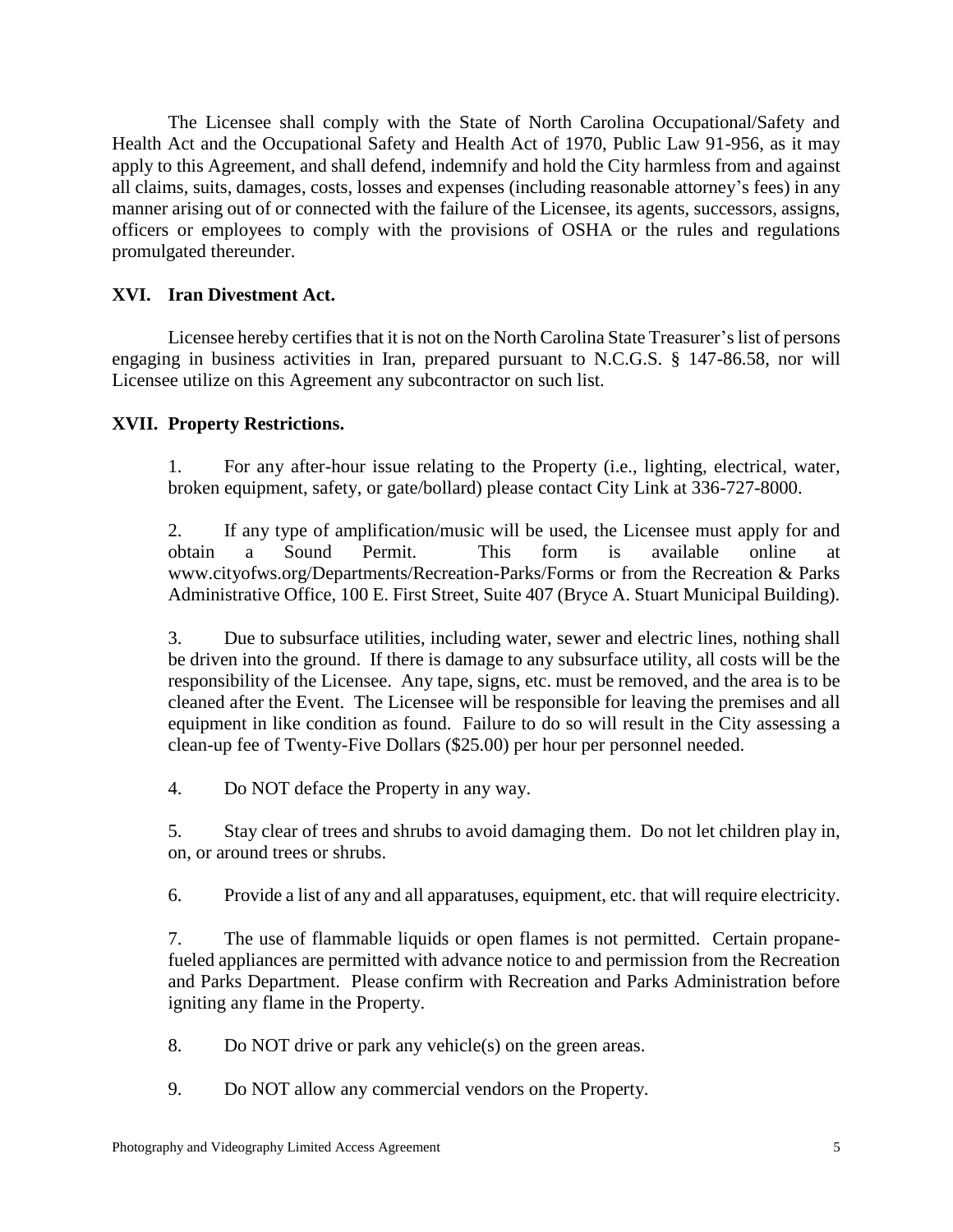10. Any signs used for the Event are subject to the approval of the Recreation & Parks Department prior to the Event. ALL signs must be removed immediately after the Event.

11. Licensee must abide by all procedures regarding event activity, the City of Winston-Salem Fire Codes, and the rules and regulations governing proper food handling and sanitation practices as outlined by the Forsyth County Health Department (336-727- 2760 x 3805).

## **[SIGNATURE PAGE FOLLOWS]**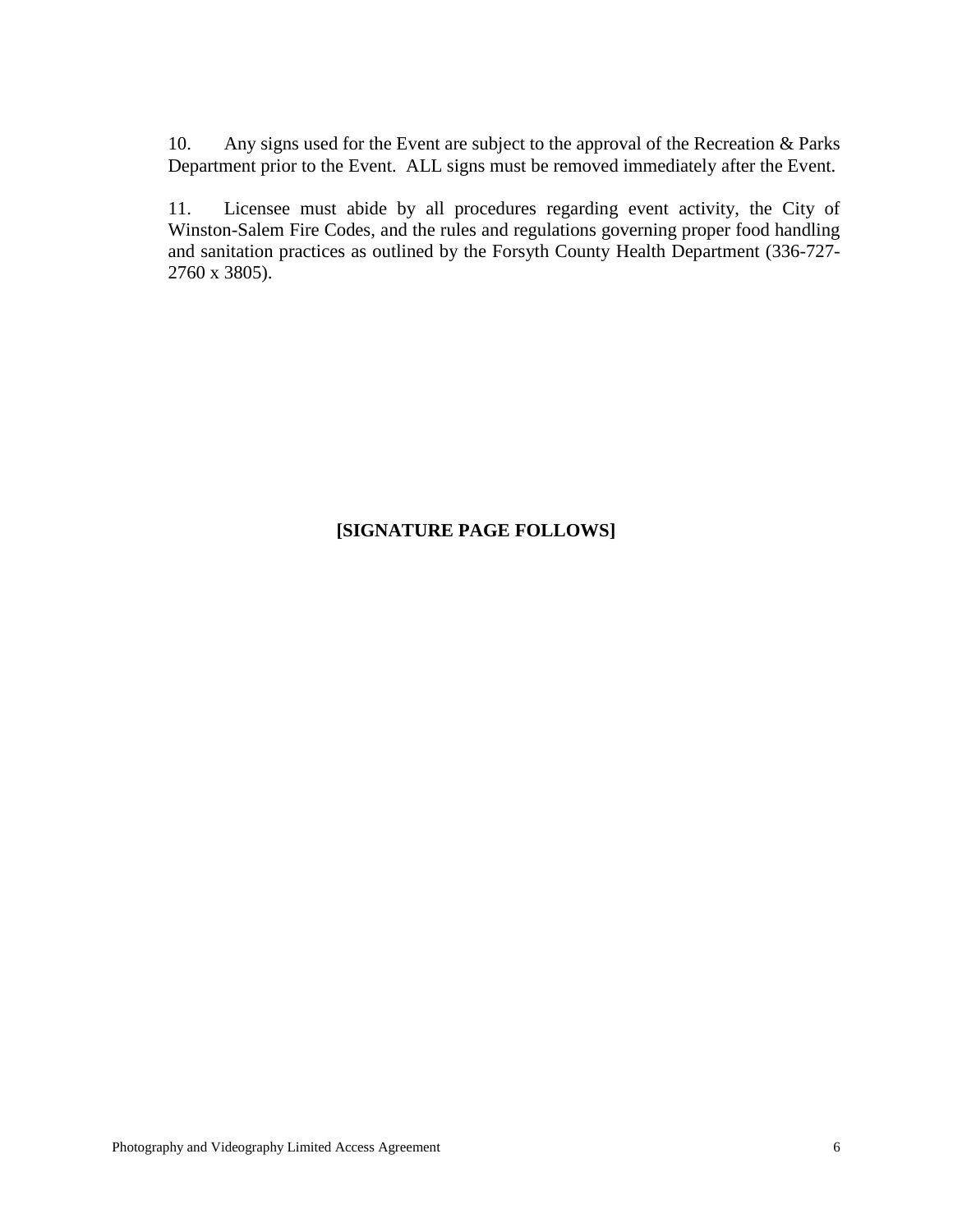**IN WITNESS WHEREOF**, the parties have caused this Photography and Videography Limited Access Agreement to be executed by their duly authorized representatives on the day and the year first above written.

### **WITNESS: CITY OF WINSTON-SALEM:**

**\_\_\_\_\_\_\_\_\_\_\_\_\_\_\_\_\_\_\_\_\_\_\_\_\_\_\_\_\_\_\_\_\_\_\_ \_\_\_\_\_\_\_\_\_\_\_\_\_\_\_\_\_\_\_\_\_\_\_\_\_\_\_\_\_ [SEAL]**

**WITNESS: \_\_\_\_\_\_\_\_\_\_\_\_\_\_\_\_\_\_\_\_\_\_\_\_\_\_\_\_\_\_\_\_\_\_\_:**

**Felicia Leland William Royston**

**Administrative Secretary Director, Recreation and Parks Dept.**

*If the Licensee has a corporate seal, please affix the seal below. If not, please complete the paragraph below:*

 $I, \_\_\_\_\_\_\_\_$  (Print Name) certify that I am the  $\_\_\_\_\_\_\_\_$ (Print Position Title) for the Licensee and that I am authorized to execute contracts on behalf of the Licensee, which entity does not have a corporate seal; however, for purposes of the statute of limitations (N.C.G.S. § 1-47), the Parties will treat this Limited Access Agreement as if a corporate seal has been affixed hereto.

| <b>WITNESS:</b> |  |
|-----------------|--|
|-----------------|--|

**LICENSEE**

### **(SEAL)**

|                      | [SEAL]               |
|----------------------|----------------------|
| <b>Signature</b>     | <b>Signature</b>     |
| <b>Printed Name:</b> | <b>Printed Name:</b> |
| <b>Title:</b>        | <b>Title:</b>        |

*In the event that the person executing this Agreement on behalf of the Licensee is the only officer of the company or is an individual doing business individually or as a trade name, please have the person's signature notarized below.*

|             | Sworn to or subscribed before me this the day of |  |  |  |  |  |
|-------------|--------------------------------------------------|--|--|--|--|--|
| <b>SEAL</b> | Notary Public                                    |  |  |  |  |  |